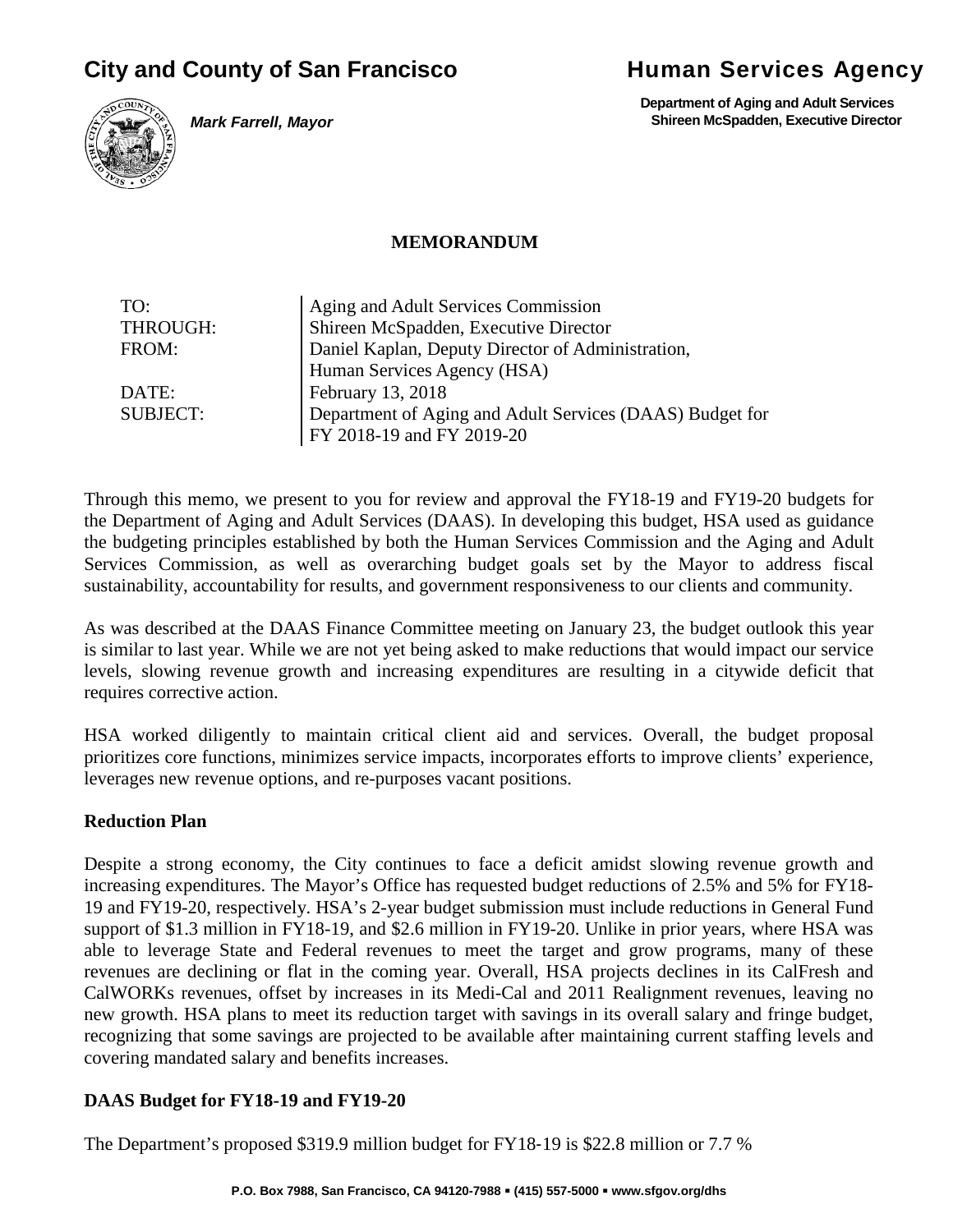more than the original FY17-18 budget of \$297.1 million. The Department's revenues of \$159.9 million in FY18-19 are \$6.8 million or 4% less than FY17-18 revenues of \$166.7 million. The increased costs and decreased revenues are primarily driven by the In-Home Supportive Services (IHSS) Maintenance of Effort. The proposed spending plan for the FY19-20 budget is the same as the FY18-19 proposal with the exception that adjustments were made for the costs associated with mandated growth in salaries, fringe benefits, and other services, including the IHSS Maintenance of Effort and Dignity Fund.

The documents that follow this memo provide additional information about proposed position substitutions, program budget details, and charts and graphs detailing the DAAS budget.

#### **Major Budget Proposals and Enhancements**

#### **IHSS Maintenance of Effort**

HSA projects an increase in costs to its In-Home Supportive Services (IHSS) maintenance of effort (MOE) of: \$18.7 million in FY18-19 and a cumulative increase of \$43.9 million in FY19-20 over the current projection for the FY17-18 MOE of \$99.1 million. These increases reflect three factors: (1) an annual inflationary increase to the full Maintenance of Effort of 5% in FY18-19 and 7% in FY19-20, (2) the local share of the cost of increasing IHSS independent provider wages from \$14 / hour to \$15 / hour in FY18-19 and from \$15 / hour to an estimated  $$15.50$  / hour<sup>1</sup> in FY19-20 in line with the City's minimum wage law, and (3) a reduction in the State general fund available to offset counties' increased costs as part of the State's agreement to help counties transition to the new maintenance of effort.

| <b>IHSS MOE Changes</b>              | <b>FY18-19</b><br><b>Change over</b><br><b>FY17-18</b> | <b>FY19-20</b><br><b>Change over</b><br><b>FY18-19</b> | <b>FY19-20</b><br><b>Cumulative Change</b><br>over FY17-18 |
|--------------------------------------|--------------------------------------------------------|--------------------------------------------------------|------------------------------------------------------------|
| Inflationary Increases<br>(1)        | \$5,600,000                                            | \$8,300,000                                            | \$13,900,000                                               |
| (2) Minimum wage increases           | \$7,800,000                                            | \$7,000,000                                            | \$14,800,000                                               |
| (3) Reductions in State General Fund | \$5,300,000                                            | \$9,900,000                                            | \$15,200,000                                               |
| <b>Total Change</b>                  | \$18,700,000                                           | \$25,200,000                                           | \$43,900,000                                               |

The City accounted for this anticipated cost growth as part of its deficit projections. HSA is not being asked to finance these costs from within its own existing budget; the need will be addressed and funded as part of the City's overall balancing plan for FY18-19 and FY19-20.

## **Dignity Fund**

In keeping with the legislation, the FY18-19 budget will include an additional \$3 million in new Dignity Fund appropriation and the FY19-20 budget includes a further \$3 million in new funding -- or \$6 million cumulative above FY17-18 -- for enhancements. A portion of the growth will be used to support cost-ofdoing business (CODB) increases for DAAS contracts supported by the Dignity Fund, in keeping with the citywide rate. For FY18-19, the City's 2.5% CODB for community-based organizations will require approximately \$980,000 of the new growth appropriation. The CODB rate for FY19-20 is yet to be determined, but is expected to be a similar amount. DAAS will continue to work with the Dignity Fund Oversight and Advisory Committee to develop an allocation plan to expand existing services for the remaining growth funds.

 $1$  After the FY18-19 increase to \$15 / hour, San Francisco's minimum wage will increase each subsequent July 1 at the same rate as inflation. Per the Controller's Office, the current estimate for inflation in FY19-20 is 3.33%.